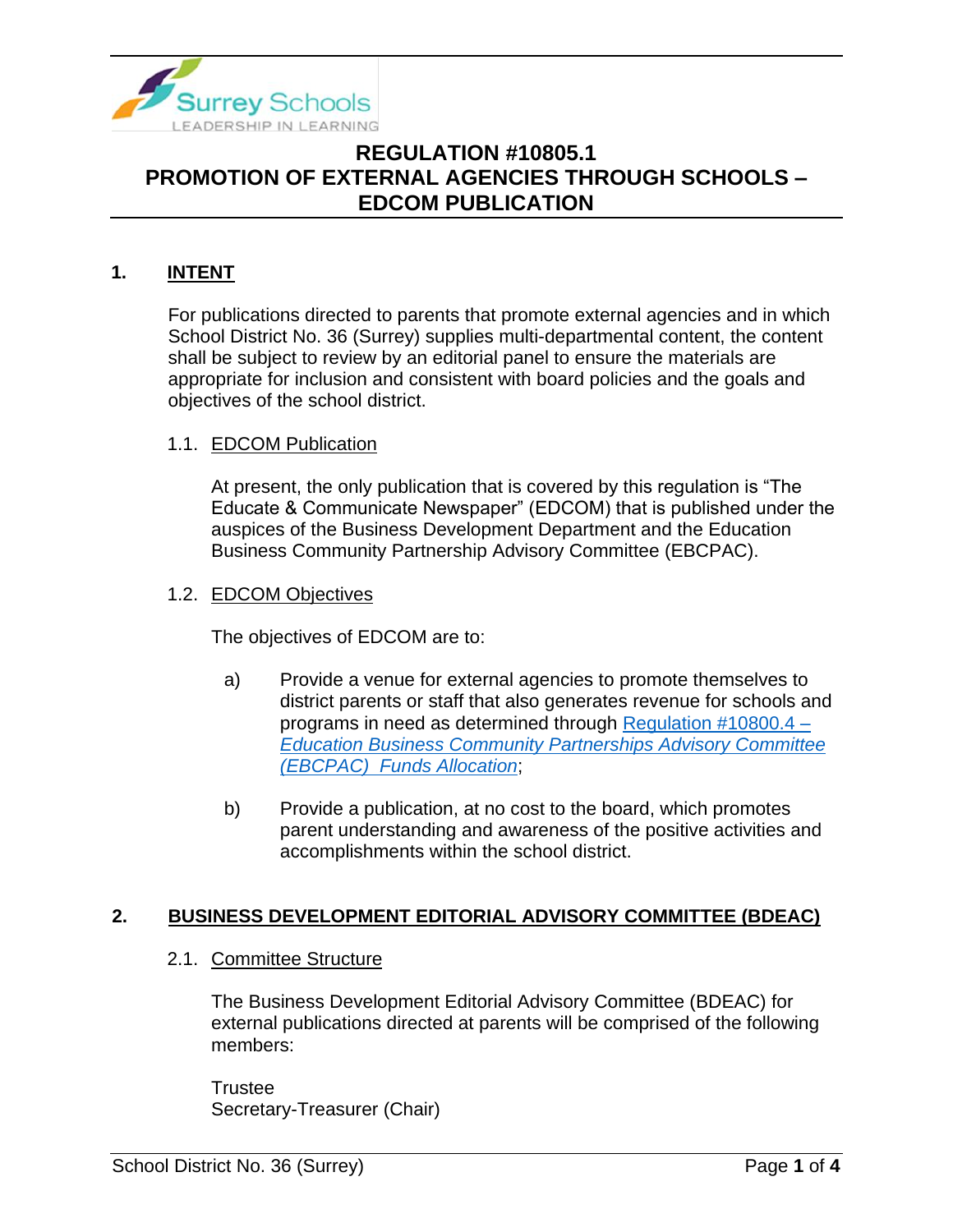

Assistant Superintendent \* Manager, Business Development \* Manager, Communication Services \* District Parents' Advisory Council representative Surrey Principals' & Vice Principals' Association representative

\* Denotes also a member of the EDCOM Working Group

Attendance at committee meetings will be at no cost to the school district.

### 2.2. Functions of the Committee

The BDEAC is responsible for:

- a) Developing editorial and advertising guidelines for publications directed to parents.
- b) Reviewing the editorial and advertising content of EDCOM as submitted by the EDCOM Working Group to ensure it is consistent with board policies and the goals and objectives of the school district, and does not reflect inappropriately on the board or district.

#### 2.3. Meetings

Meetings will be called by the chair. A record of meetings will be kept by staff. All meetings will be considered closed, except on the invitation of the chair to the interested party or to resource person(s) to assist the committee with its deliberations.

2.4. Quorum

A quorum for a meeting will be fifty percent (50%) of members.

#### 2.5. Consensus Development

The BDEAC will work on the consensus model to develop its recommendations.

Failing full consensus, a simple majority of opinions of those attending will be sufficient to present the recommendations to the committee chair.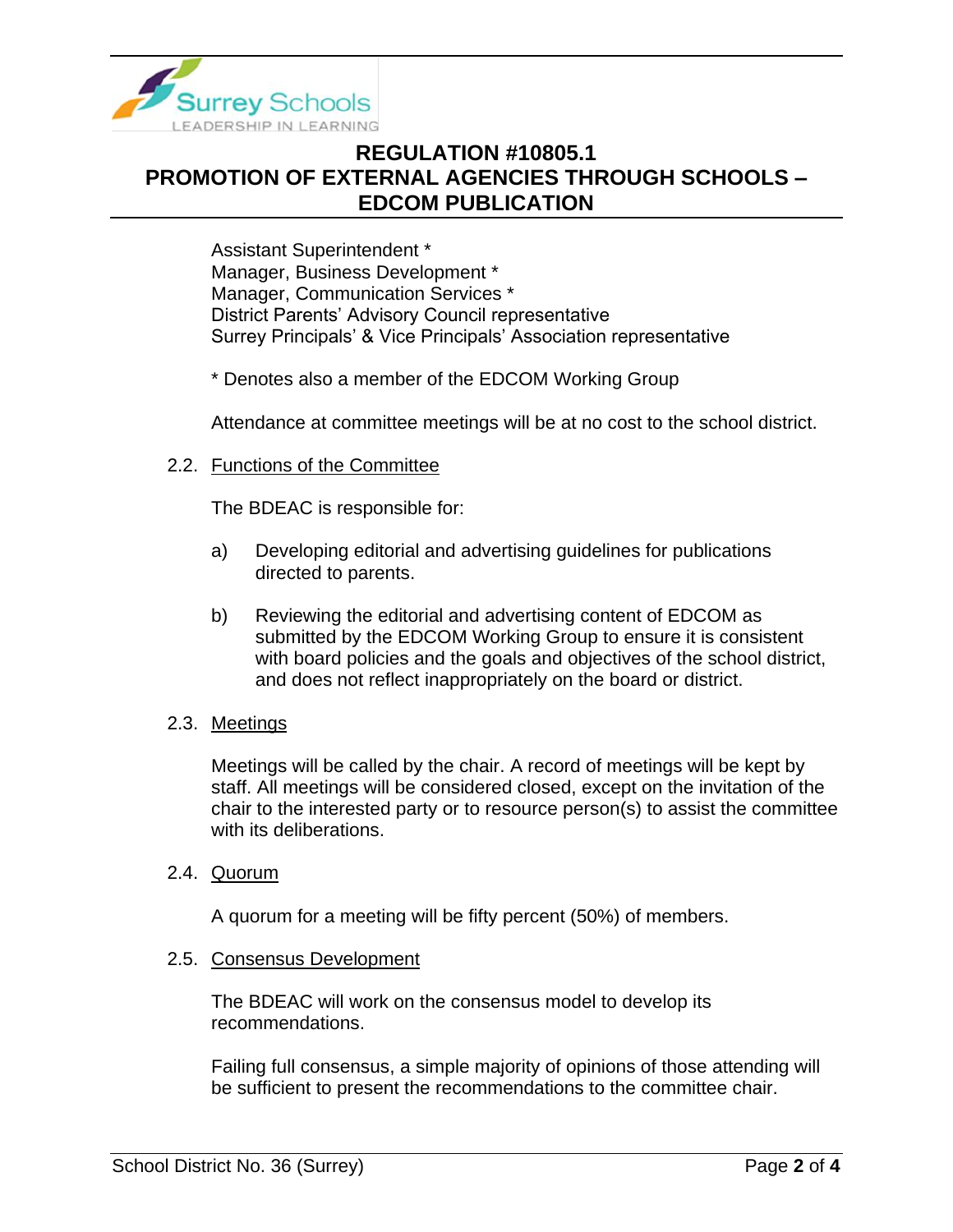

### 2.6. BDEAC Recommendations

BDEAC recommendations will be considered by the committee chair after due diligence and careful consideration of the district's policies, goals and objectives and in the best interest of the school district's learners.

## **3. EDCOM DEVELOPMENT PROCESS**

The development of individual editions of EDCOM will be handled by the EDCOM Working Group.

### 3.1. Working Group Structure

The EDCOM Working Group will be comprised of the following members:

Assistant Superintendent \* Director of Instruction Manager, Communication Services (Chair) \* Manager, Business Development \*

\* Denotes also a member of BDEAC

The overall responsibility of the development of EDCOM including managing the relationships with partners is the responsibility of the Manager, Business Development.

The management of the functional editorial aspects of EDCOM such as content preparation and editing is the responsibility of the Manager, Communication Services.

#### 3.2. Publication Format

EDCOM shall follow the Canadian Press style guide. The EDCOM Working Group shall determine appropriate font sizes, colours, headlines, story bylines, photo use, photo credits, story lengths and other layout considerations. Efforts will be made to maintain a 50/50 story content to advertising ratio throughout the complete publication.